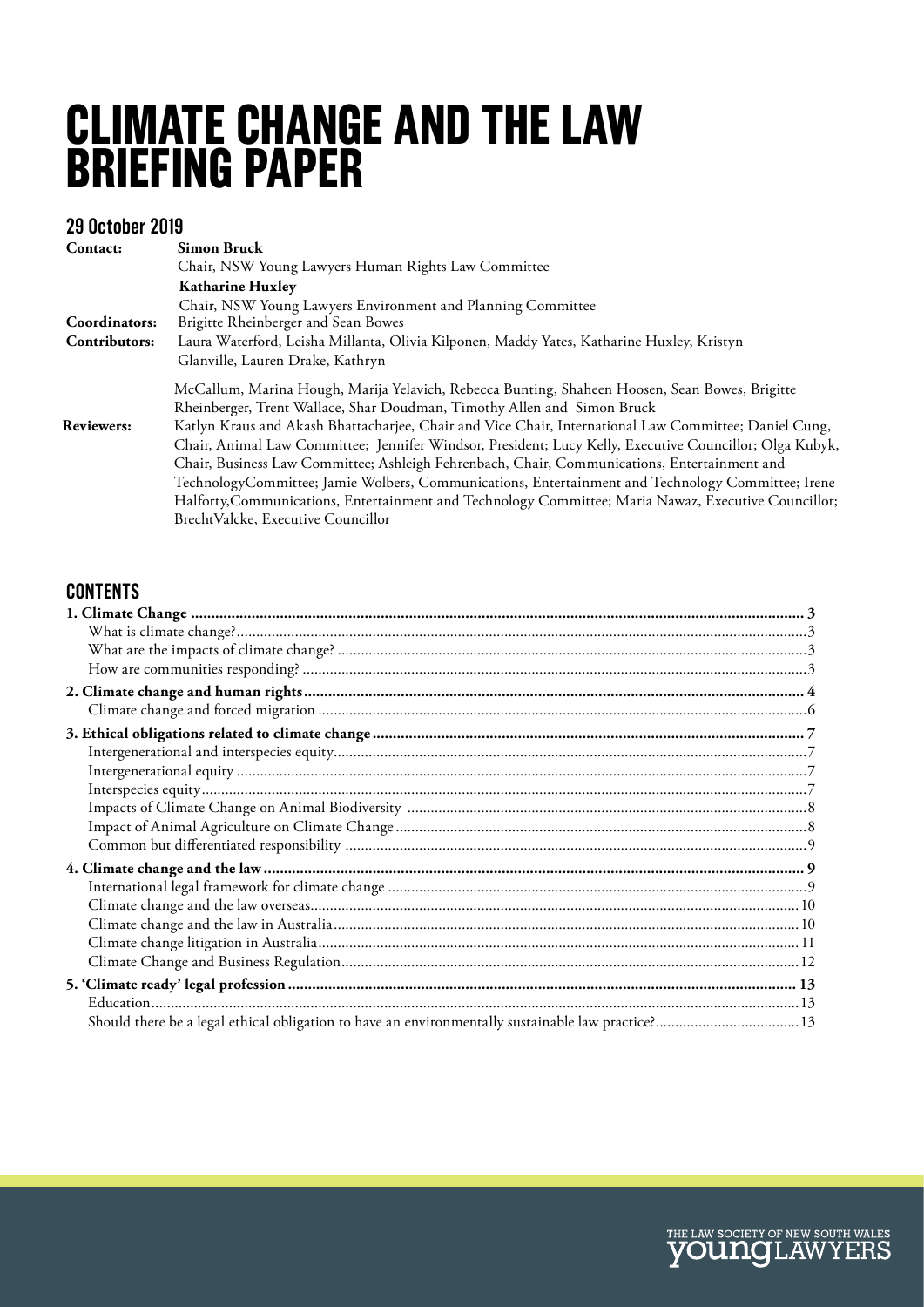# **Climate Change and the Law Briefing Paper Executive Summary**

We acknowledge the traditional owners and custodians of the land on which NSW Young Lawyers meet and pay our respects to Aboriginal Elders past, present and emerging. We acknowledge that Indigenous people have traditionally cared for the land and remain at the forefront of advocacy for climate justice.

#### **Background**

This briefing paper has been prepared by the New South Wales Young Lawyers Human Rights Committee, Environment and Planning Law Committee, the International Law Committee and Animal Law Committee (Committees) to demonstrate the impacts of climate change and to support the recommendation to approve a Climate Change and the Law Policy Statement by NSW Young Lawyers Executive Council.

On 9 September 2019, the United Nations (UN) High Commissioner for Human Rights advised the UN Human Rights Council that "[c]limate change is a reality that now affects every region of the world…[t]he world has never seen a threat to human rights of this scope."

#### **Climate Emergency**

Declarations of a climate emergency are becoming increasingly frequent. As at 3 October 2019, 1,087 governments (including local governments) in 20 countries have declared a climate emergency. In Australia, more than 50 local governments and the Australian Capital have declared a climate emergency.<sup>1</sup>

Professional associations have also declared a climate emergency. Most notably, we refer to the declaration made by the Australian Medical Association (**AMA**) on 3 September 2019 that "climate change [is] a health emergency, with clear scientific evidence indicating severe impacts for our patients and communities now and into the future".2 We note the AMA's comment that the "American Medical Association and the American College of Physicians recognised climate change as a health emergency in June this year, with the British Medical Association declaring a climate emergency in July." Australian Engineers have declared a climate and biodiversity emergency, stating that "The impending climate breakdown and biodiversity loss are the two most serious issues of our time."3

As of 23 September 2019, an open letter calling for the Law Council of Australia and its constituent bodies to declare a climate emergency has attracted a substantial number of signatures from lawyers and law students.4 We recommend that NSW Young Lawyers declare a climate emergency as part of a new Climate Change and the Law Policy Statement.

#### **The role of lawyers, and especially young lawyers**

A critical role for lawyers within society is to promote human rights and the rule of law. It is therefore within the role of lawyers to advocate for compliance with international and domestic human rights law and climate change law. As climate change poses a severe threat to human rights and the rule of law, it is also squarely within the role of lawyers to advocate for appropriate legal and policy responses. This role also extends into other areas likely to be significantly impacted upon by the manifestations of climate change, including biodiversity and animal welfare, and with respect to property rights, the viability of commercial enterprises (especially logistics businesses), planning and development, and natural resource management.

It is important for the law to evolve quickly to be able to respond appropriately to climate change, and lawyers are an important contributor to the process of law reform. Climate change issues are of increasing importance to members of NSW Young Lawyers as matters of professional competence, professional ethics and engaged participation in public life. It is important for young lawyers and law students to have an awareness and sound understanding of climate change issues and for NSW Young Lawyers to adequately prepare its members to be 'climate ready'.

<sup>1</sup> Climate Emergency Declaration, "Climate emergency declarations in 1087 jurisdictions and local governments cover 266 million citizens" (3 October 2019) <[https://climateemergencydeclaration.org/climate-emergency-declarations-cover-15-million-citizens/>](https://climateemergencydeclaration.org/climate-emergency-declarations-cover-15-million-citizens/).

<sup>2</sup> Australian Medical Association, "Climate Change is a Health Emergency" (3 September 2019) <https://ama.com.au/ausmed/climate-change-health-emergency>.

<sup>3</sup> Australian Engineers, "Australian Engineers Declare Climate and Biodiversity Emergency" <[https://engineersdeclare.org.au/?fbclid=IwAR0eb2qlN7Zo-](https://engineersdeclare.org.au/?fbclid=IwAR0eb2qlN7Zo3nOZD6t6vYJt__vhUuPiw_xl8cAKoDaf-kphG1DX0N694Aw)[3nOZD6t6vYJt\\_\\_vhUuPiw\\_xl8cAKoDaf-kphG1DX0N694Aw](https://engineersdeclare.org.au/?fbclid=IwAR0eb2qlN7Zo3nOZD6t6vYJt__vhUuPiw_xl8cAKoDaf-kphG1DX0N694Aw)>.<br>4 Open Letter to the Law Council of Australia and its Constit

Open Letter to the Law Council of Australia and its Constituent Bodies (23 September 2019) [<https://docs.google.com/forms/d/e/1FAIpQLScqvxv3MnvS-](https://docs.google.com/forms/d/e/1FAIpQLScqvxv3MnvSRX9ZvLIRmVc4N0puCQtcUubM-BQx6lvkyi3MXA/viewform)[RX9ZvLIRmVc4N0puCQtcUubM-BQx6lvkyi3MXA/viewform](https://docs.google.com/forms/d/e/1FAIpQLScqvxv3MnvSRX9ZvLIRmVc4N0puCQtcUubM-BQx6lvkyi3MXA/viewform)>.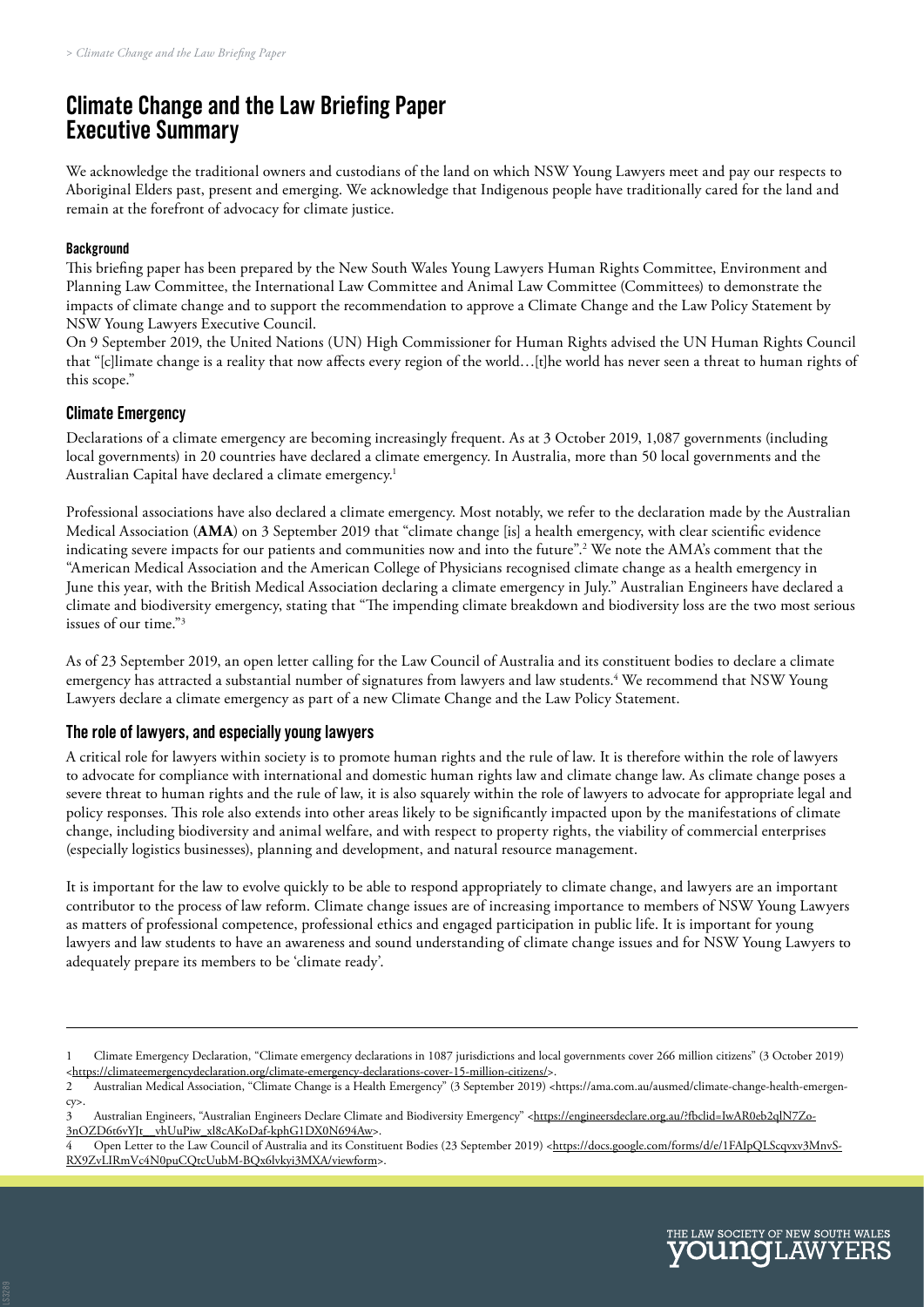# <span id="page-2-0"></span>**1. Climate Change**

#### **What is climate change?**

The United Nations Framework Convention on Climate Change (UNFCCC) states that climate change is the alteration of the composition of the global atmosphere which can be attributed to human activity, either directly or indirectly.5 Climate change defined by the Intergovernmental Panel on Climate Change (IPCC) however refers to a change in the state of the climate … whether due to natural variability or as a result of human activity.<sup>6</sup> The emissions of carbon dioxide (CO2) from the burning of fossil fuels has increased CO2 concentration levels by 35%.<sup>7</sup> Further, the increase in CO2 is increasing the warming effect on the earth by greenhouse gases.<sup>8</sup>

#### **What are the impacts of climate change?**

 $\rm{``Dry}$  regions of the earth are becoming drier causing droughts and wildfires threefold, $\rm{''}$  wet regions are becoming wetter as a result of floods and snow caused by the atmosphere retaining more water vapour at higher temperatures".10 The warming of the earth is dramatically affecting oceans, causing ice in the polar regions to melt, contributing to sea level rise, coral bleaching and associated fish deaths,<sup>11</sup> and higher water acidity as a result of  $CO<sub>2</sub>$  absorption.<sup>12</sup>

Simultaneously, the melting of polar ice releases previously stored greenhouse gases (methane) into the atmosphere to exacerbate the issue in a sort of 'feedback loop' of atmospheric and climate alteration.<sup>13</sup>

The IPCC has identified that climate change will impact biological, geophysical and socio-economic systems.14 In 2018, the IPCC published its special report stating that the impacts of global warming of only 1.5°C above pre-industrial levels would incite more extreme and erratic weather events, heat waves, slower crop yields and sea level rise. 15 The World Health Organisation (**WHO**) in conjunction with the IPCC has concluded that climate change would cause an increase in heat-related mortality,the frequency of infectious disease epidemics and substantial health effects following population displacement due to sea level rise.16 Developing nations are particularly vulnerable to these impacts, as many are inadequately equipped for climate change adaptation.<sup>17</sup>

It has been reported that the major economic impacts of climate change could spur economic losses of up to \$7 trillion (USD).<sup>18</sup> The Task Force on Climate-Related Financial Disclosures has reported that physical climate risks, being acute or chronic climate events, have the potential to greatly disrupt economic systems, leading to compounded transition climate risks.<sup>19</sup> The greatest transition risks will most likely be shifts in law and policy that mark a worldwide transition to renewable energy, jeopardising the current demand and value of non-renewable assets.<sup>20</sup>

Climate change also has detrimental impacts on biodiversity in particular animal life, as discussed below under the header 'ethical obligations related to climate change'.

#### **How are communities responding?**

Worldwide, growing awareness about the impacts of climate change has led to increasingly dynamic and nuanced activism. There is a strong impetus amongst school-aged people to address climate change, as represented by the "Fridays for Future" global school

- 9 Paul Carr, above n 7, 443.
- 10 Ibid 447.

12 Paul, Carr, above n 7, 447.

14 'Summary for Policymakers of IPCC Special Report on Global Warming of 1.5•C approved by Governments' (Intergovernmental Panel on Climate Change, 2018).

15 Ibid 4, 5, 9.

20 Ibid 5.





<sup>5</sup> Pan, Zaitao, 'Climate change and global warming, (2019) *Salem Press Encyclopedia of Science,* 1.

<sup>6</sup> UNFCC, 'Fact sheet: *Climate change science – the status of climate change science today*' (February 2011) <https://unfcc.int/files/press/backgrounders/application/ pdf/press\_factsh\_science.pdf> 1.

<sup>7</sup> Paul, Carr, 'What is climate change doing to us and for us?' 53 (2018) 2 *The Wicked Problem of Climate Change*, 443.

Ibid 445.

<sup>11</sup> Hon. Justice Brian J Preston SC, (speech delivered at the launch of (2016) 39(4) UNSW Law Journal Thematic Issue: Rethinking Climate Change and the Law, King & Wood Mallesons Sydney, 22 November 2016) 2.

<sup>13</sup> Christensen et al, 'Tracing the climate signal: mitigation of anthropogenic methane emissions can outweigh a large Arctic natural emission increase' (2019) 9 (https://www.nature.com/articles/s41598-018-37719-9).

<sup>16</sup> AJ McMichael et al, 'International Consensus on the Science of Climate and Health: The IPCC Third Assessment Report' *Climate Change and Human Health: Risks and Responses* (World Health Organisation, 1<sup>st</sup> edition, 2003).

<sup>17 &#</sup>x27;Climate Change Vulnerability and the Identification of Least Developed Countries' (United Nations Committee for Development Policy, Background Paper No. 15, June 2012).

<sup>18</sup> The Economist Intelligence Unit, *The Cost of Inaction: Recognising the Value at Risk from Climate Change* (2015) 2.<br>19 Secommendations of the Task Force on Climate-Related Financial Disclosures' (Task Force on Climate-

<sup>19 &#</sup>x27;Recommendations of the Task Force on Climate-Related Financial Disclosures' (Task Force on Climate-Related Financial Disclosures, 2017) 6.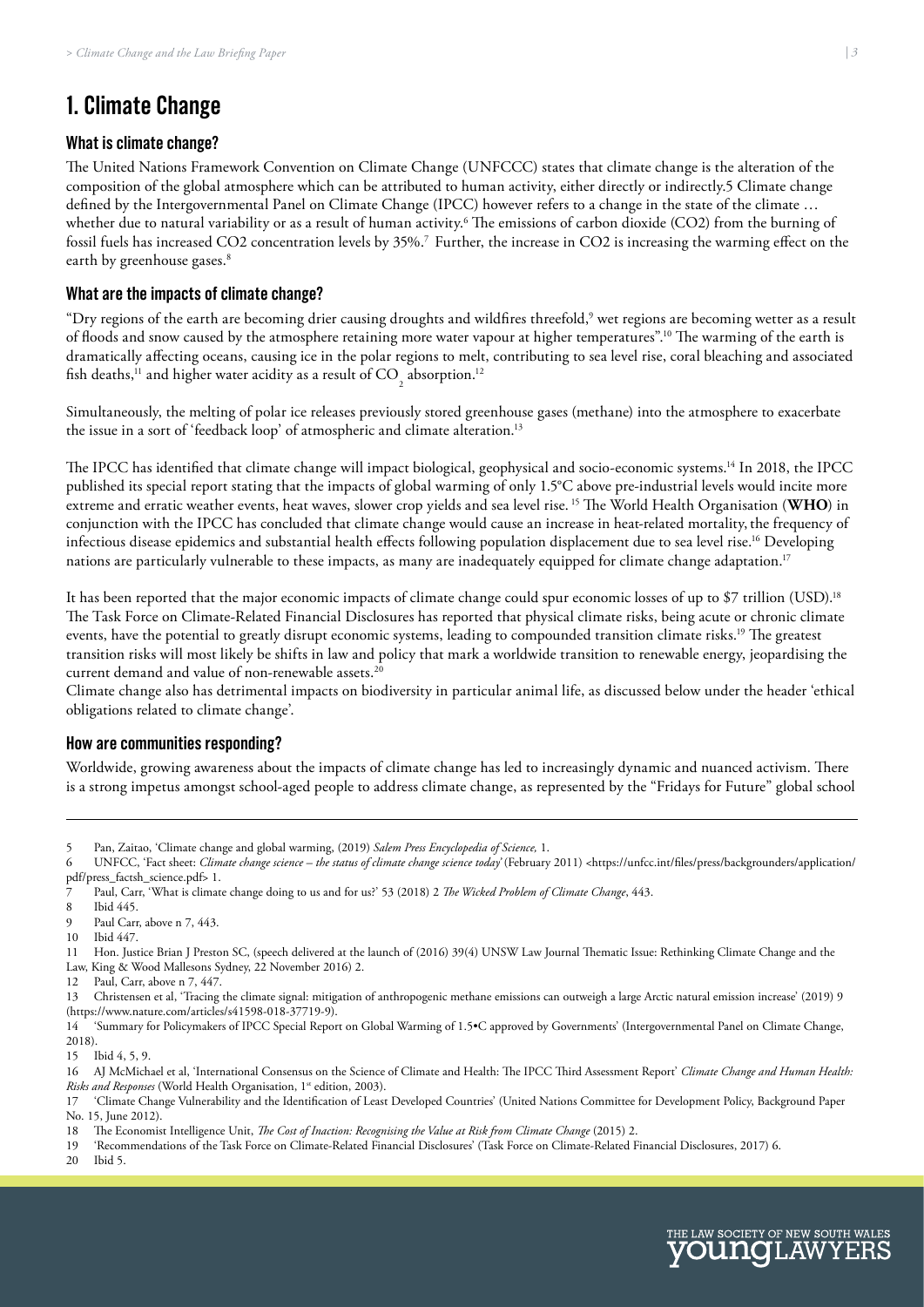<span id="page-3-0"></span>strike movement.<sup>21</sup> Escalating climate strikes have taken place since August 2018,<sup>22</sup> with climate strikes on 20 and 27 September 2019 seeing an estimated 6 million people attending climate strikes globally.23 The Australian climate strike on 20 September 2019 was attended by more than 300,000 people in more than 110 Australian cities and towns.24 It was endorsed by the Australian Council of Trade Unions, 2500 businesses organisations and several faith organisations.25

The Extinction Rebellion movement is encouraging non-violent civil disobedience as a tool to demand political response to 'climate breakdown and ecological collapse'.26 Within the financial sector, the Investor Group on Climate Change is pressuring financial companies and institutions to act to disclose their exposure to climate risks.27

Australian attitudes toward the impacts of climate change indicate mounting concern. In the Lowy Institute "Australian Attitudes to Climate Change" Poll released in May 2019, climate change was seen by  $64\%$  of Australians as  $a$  critical threat',<sup>28</sup> increasing by 18 points since 2014.29 Community groups continue to work collectively to protest various large-scale mining developments that contribute to greenhouse gas emissions. The grassroots movement Stop Adani has been particularly instrumental in opposing the Adani Coal Mine development in Carmichael Queensland, with over 150 groups now mobilising across the country to participate in events, protests and rallies.30 As will be discussed later, there has also been significant court action in New South Wales, Australia and globally which recognises the impacts of climate change.

### **2. Climate change and human rights**

The overwhelming majority of States recognise the human right to a healthy environment.<sup>31</sup> The United Nations Human Rights Committee observes that climate change is one of "the most pressing and serious threats to the ability of present and future generations to enjoy the right to life".32 The Special Rapporteur on the issue of human rights obligations relating to the enjoyment of a safe, clean, healthy and sustainable environment also recognises the impact of the "global climate emergency on the enjoyment of human rights".33

In the case of the *Gabčíkovo-Nagymaros Project*, then Vice-President of the International Court of Justice Judge Christopher Weeramantry explained:

"The protection of the environment is a vital part of contemporary human rights doctrine, for it is a *sine qua non* [that is, a necessary condition] for numerous human rights such as the right to health and the right to life itself. It is scarcely necessary to elaborate on this as damage to the environment can impair and undermine all the human rights spoken of in the Universal Declaration [of Human Rights] and other human rights instruments."



<sup>21</sup> Fridays for Future [<https://www.fridaysforfuture.org/>](https://www.fridaysforfuture.org/).

<sup>22</sup> Fridays for Future, "About" <[https://www.fridaysforfuture.org/about>](https://www.fridaysforfuture.org/about).

<sup>23</sup> Matthew Taylor, Jonathan Watts and John Bartlett, "Climate crisis: 6 million people join latest wave of global protests" (28 September 2019) <[https://www.](https://www.theguardian.com/environment/2019/sep/27/climate-crisis-6-million-people-join-latest-wave-of-worldwide-protests) [theguardian.com/environment/2019/sep/27/climate-crisis-6-million-people-join-latest-wave-of-worldwide-protests>](https://www.theguardian.com/environment/2019/sep/27/climate-crisis-6-million-people-join-latest-wave-of-worldwide-protests).

<sup>24</sup> Jenny Noyes and Natassia Chrysanthos, "Global climate strike LIVE: Australian school students march to protest climate change", *Sydney Morning Herald* (20 September 2019) <[https://www.smh.com.au/national/global-climate-strike-live-australian-school-students-march-in-protest-of-climate-change-20190920-p52t70.](https://www.smh.com.au/national/global-climate-strike-live-australian-school-students-march-in-protest-of-climate-change-20190920-p52t70.html) [html](https://www.smh.com.au/national/global-climate-strike-live-australian-school-students-march-in-protest-of-climate-change-20190920-p52t70.html)>; Nick Baker and Abbie O'Brien, "Hundreds of thousands of Australians strike to protest climate inaction", *SBS News* (20 September 2019) [<https://www.sbs.](https://www.sbs.com.au/news/hundreds-of-thousands-of-australians-strike-to-protest-climate-inaction) [com.au/news/hundreds-of-thousands-of-australians-strike-to-protest-climate-inaction>](https://www.sbs.com.au/news/hundreds-of-thousands-of-australians-strike-to-protest-climate-inaction).

<sup>25</sup> School Strike 4 Climate, "Biggest Climate Mobiliation in Australia's History as 350,000 Students + Workers #ClimateStrike" [<https://www.schoolstrike4cli](https://www.schoolstrike4climate.com/post/biggest-climate-mobilisation-in-australia-s-history-as-300-000-students-workers-climatestrike)[mate.com/post/biggest-climate-mobilisation-in-australia-s-history-as-300-000-students-workers-climatestrike>](https://www.schoolstrike4climate.com/post/biggest-climate-mobilisation-in-australia-s-history-as-300-000-students-workers-climatestrike).

<sup>26</sup> Extinction Rebellion, 'About Us' (Accessed 1 August 2019) [<https://rebellion.earth/the-truth/about-us/>](https://rebellion.earth/the-truth/about-us/)

<sup>27 &#</sup>x27;From Risk to Return: Investing in a Time of Climate Change Adaptation' (Investor Group on Climate Change, 2017).

Lowy Institute, 'Media Release: 2019 Lowy Institute Poll – Australian Attitudes to Climate Change' (8 May 2019) <[https://www.lowyinstitute.org/publica](https://www.lowyinstitute.org/publications/media-release-2019-lowy-institute-poll-australian-attitudes-climate-change)[tions/media-release-2019-lowy-institute-poll-australian-attitudes-climate-change](https://www.lowyinstitute.org/publications/media-release-2019-lowy-institute-poll-australian-attitudes-climate-change)>.

Ibid.

<sup>30</sup> Stop Adani, 'Why We Will #StopAdani' (Accessed 1 August 2019) <[https://www.stopadani.com/why\\_stop\\_adani>](https://www.stopadani.com/why_stop_adani).

<sup>31</sup> Meg Good, "Should Australia recognise the human right to a healthy environment?", *The Conversation* (22 February 2018) [<https://theconversation.com/](https://theconversation.com/should-australia-recognise-the-human-right-to-a-healthy-environment-92104) [should-australia-recognise-the-human-right-to-a-healthy-environment-92104](https://theconversation.com/should-australia-recognise-the-human-right-to-a-healthy-environment-92104)>.

<sup>32</sup> United Nations Human Rights Committee, General Comment No. 36 (30 October 2018) <[https://tbinternet.ohchr.org/Treaties/>](https://tbinternet.ohchr.org/Treaties/CCPR/Shared%20Documents/1_Global/CCPR_C_GC_36_8785_E.pdf).

<sup>33</sup> David R. Boyd, *Report of the Special Rapporteur on the issue of human rights obligations relating to the enjoyment of a safe, clean, healthy and sustainable environment*, UN Doc A/74/161 (15 July 2019).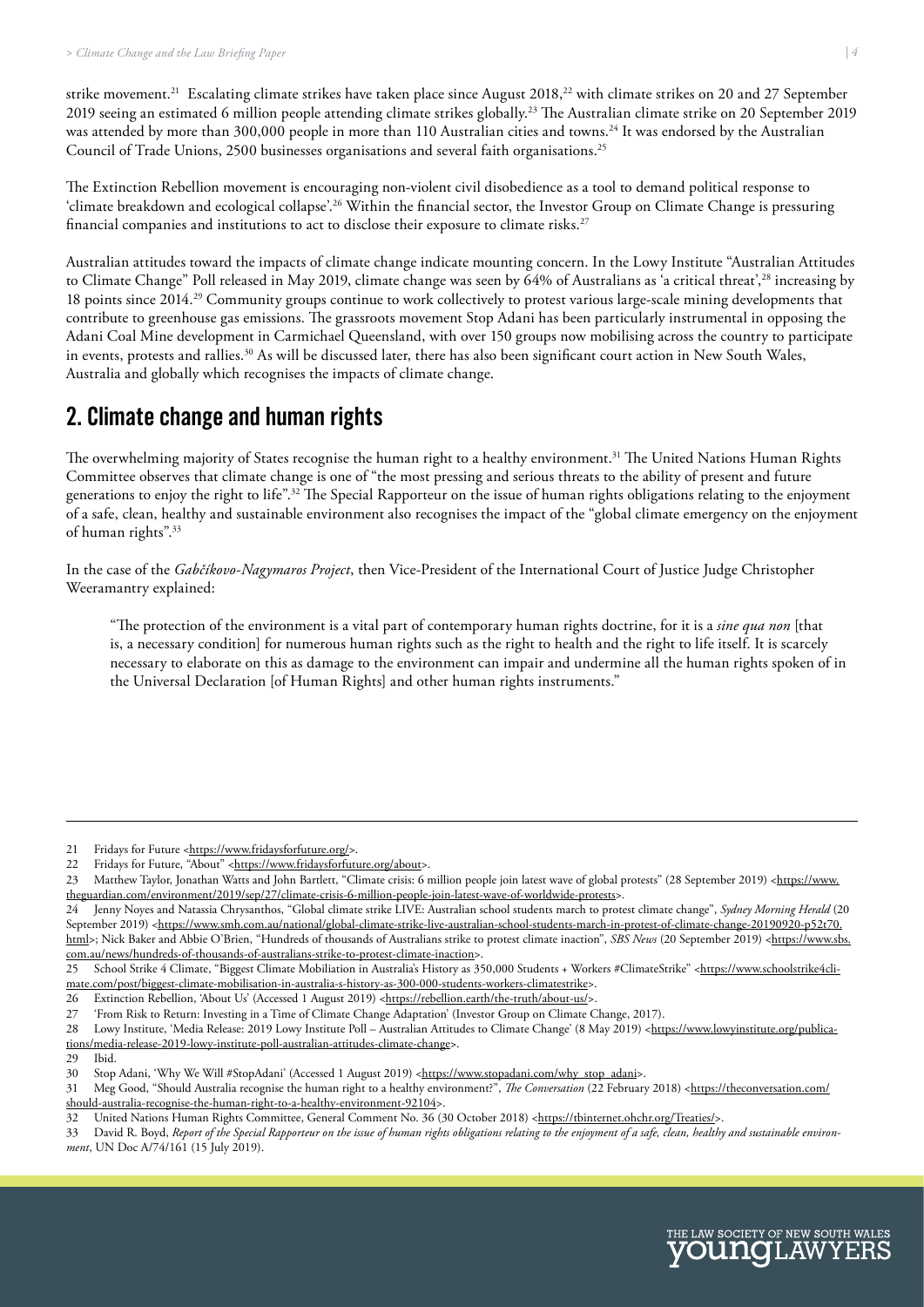The United Nations Human Rights Council (**UNHRC**) has passed at least 11 resolutions since 2008 in which it has expressed concerns as to the human rights impacts of climate change.<sup>34</sup> On 2 July 2018, the UNHRC recognised "that climate change poses an existential threat for some countries".<sup>35</sup> It emphasised that a broad range of human rights are impacted by climate change, including:

"the right to life, the right to adequate food, the right to the enjoyment of the highest attainable standard of physical and mental health, the right to adequate housing, the right to self-determination, the rights to safe drinking water and sanitation, the right to work and the right to development"<sup>36</sup>

Australia is bound to protect the above human rights by the *International Covenant on Civil and Political Rights* (**ICCPR**) and the *International Covenant on Economic, Social and Cultural Rights* (**ICESCR**).

The United Nations Special Rapporteur on extreme poverty and human rights illustrates how climate changes threatens some of the above human rights:

"According to the World Bank, at 2°C degrees of warming, 100-400 million more people could be at risk of hunger and 1-2 billion more people may no longer have adequate water … Between 2030 and 2050, it is expected to cause approximately 250,000 additional deaths per year from malnutrition, malaria, diarrhoea and heat stress."

Climate change raises further concerns regarding the right to equality in article 2(1) of the ICCPR and article 2(2) ICESCR. The UNHRC recognises that climate change impacts disproportionately on vulnerable people:

 "… while these [climate change] implications affect individuals and communities around the world, the adverse effects of climate change are felt most acutely by those segments of the population that are already in vulnerable situations owing to factors such as geography, poverty, gender, age, indigenous or minority status, national or social origin or other status and disability"37

Climate change not only impacts more severely on people presently in poverty, but also pushes mounting numbers of people in poverty. The United Nations Special Rapporteur on extreme poverty and human rights explains:

"Climate change threatens to undo the last fifty years of progress in development, global health and poverty reduction. Middleclass families, in developed countries, are also being rendered poor. The World Bank estimates that without immediate climate action, climate change could push 120 million more people into poverty by 2030 – likely an underestimate, and rising in subsequent years."38

As of 23 September 2019, at least two complaints have been made to United Nations human rights monitors, alleging that governmental inaction on climate change breaches international human rights law:

- In May 2019, a group of Torres Strait Islander people brought a complaint to the United Nations Human Rights Committee, alleging that the Australian Government's inaction on climate change violates the right to life, the right to culture and the right to be free from arbitrary interference with privacy, family and home.<sup>39</sup>
- On 23 September 2019, 16 child complainants from 12 countries brought a complaint to the United Nations Committee on the Rights of the Child. The complaint alleges that the actions of five governments in causing and perpetuating the climate crisis breaches the rights of children to life, health and culture, and breaches the obligation to make the best interests of children a primary consideration in all actions concerning children.<sup>40</sup>



<sup>34</sup> Resolution 7/23 (March 2008); Resolution 10/4 (March 2009); Resolution 18/22 (September 2011); Resolution 26/27 (July 2014); Resolution 29/15 (July 2015); Resolution 16/11 (April 2011); Resolution 19/10 (April 2012); Resolution 25/21 (April 2014); Resolution 28/11 (April 2015); Resolution 32/33 (July 2016); Resolution 38/L.5 (July 2018).

<sup>35</sup> Resolution 38/L.5 (July 2018) <<https://undocs.org/A/HRC/38/L.5>>.

<sup>36</sup> Ibid.

<sup>37</sup> Resolution 38/L.5 (July 2018) <<https://undocs.org/A/HRC/38/L.5>>

<sup>38</sup> United Nations Special Rapporteur on extreme poverty and human rights, Climate Change and Poverty (25 June 2019) [11]-[13].

<sup>39</sup> Katherine Murphy, "Torres Strait Islanders take climate change complaint to the United Nations", The Guardian (13 May 2019) <https://www. theguardian.com/australia-news/2019/may/13/torres-strait-islanders-take-climate-change-complaint-to-the-united-nations>.

<sup>40</sup> *Sacchi et al v Argentina, Brazil, France, Germany and Turkey*, Communication to the Committee on the Rights of the Child (23 September 2019) <[https://chil](https://childrenvsclimatecrisis.org/wp-content/uploads/2019/09/2019.09.23-CRC-communication-Sacchi-et-al-v.-Argentina-et-al-Redacted.pdf)[drenvsclimatecrisis.org/wp-content/uploads/2019/09/2019.09.23-CRC-communication-Sacchi-et-al-v.-Argentina-et-al-Redacted.pdf>](https://childrenvsclimatecrisis.org/wp-content/uploads/2019/09/2019.09.23-CRC-communication-Sacchi-et-al-v.-Argentina-et-al-Redacted.pdf).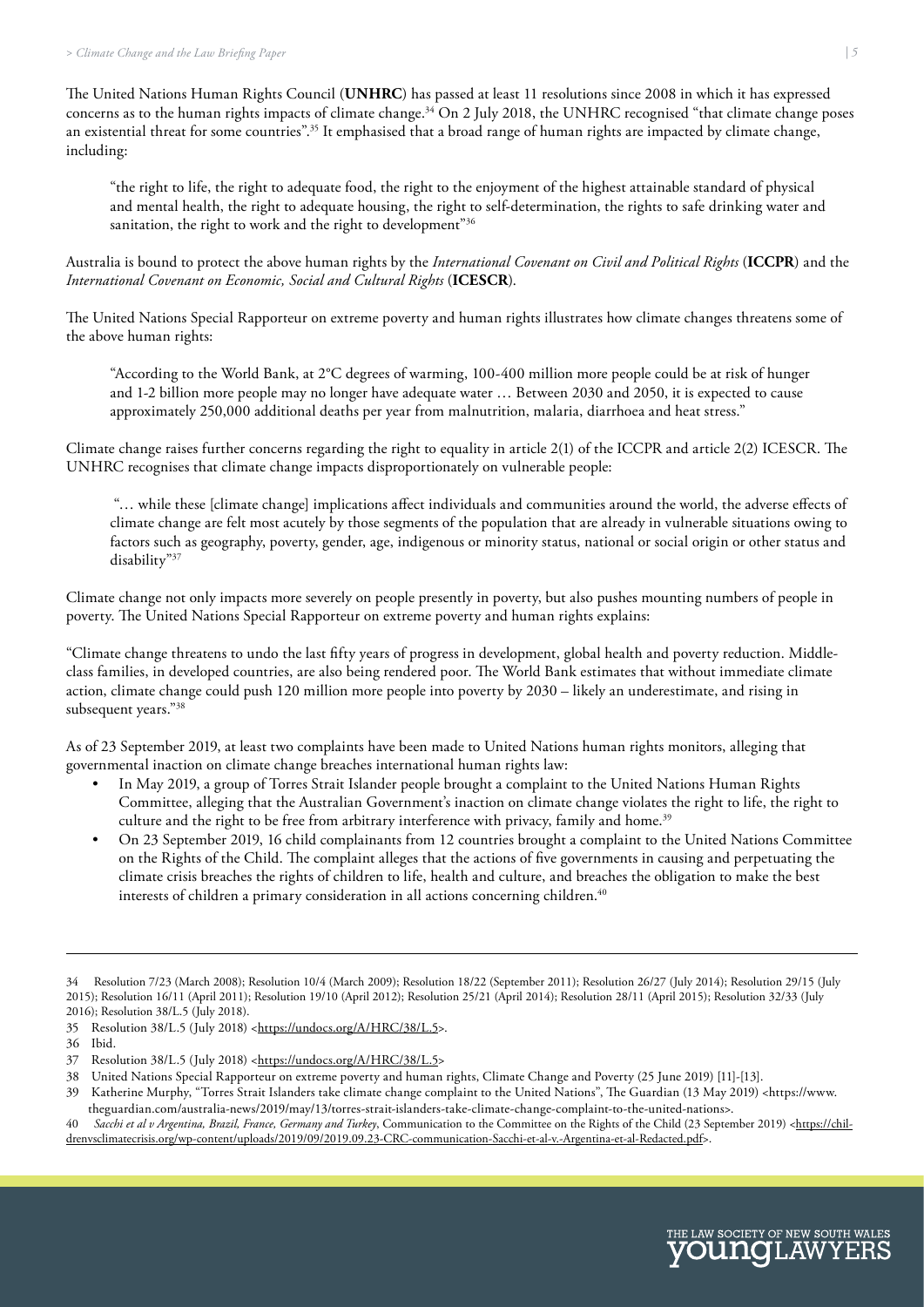<span id="page-5-0"></span>The Law Council of Australia recognises that the rule of law requires Australia to comply with its international obligations.<sup>41</sup> Australia's non-compliance with international human rights law and international climate change law therefore has rule of law implications.

Justice Kunc of the NSW Supreme Court has also explained the domestic rule of law implications of climate change:

"At its worst, inadequately mitigated climate change could undo our social order and the rule of law itself … It is no longer either difficult or alarmist to imagine a day when, in extremis, the defence, external affairs and immigration powers of the Commonwealth are invoked to support measures not seen since World War II to deal with the social, political, economic and physical effects of climate change."42

By way of example, the impacts of climate change on human rights are particularly evident in the context of forced migration. We have set out some considerations below.

#### **Climate change and forced migration**

At the end of 2018, the United Nations High Commissioner for Refugees reported that 70.8 million people were "forcibly displaced worldwide as a result of persecution, conflict, violence or human rights violations",<sup>43</sup> marking an increase of 2.3 million people since 2017.44 Referring to the 2017 figure, John Podesta, Founder and Director of The Center for American Progress, stated that:

"While it is difficult to estimate, approximately one-third of these (22.5 million to 24 million people) were forced to move by "sudden onset" weather events—flooding, forest fires after droughts, and intensified storms."45

This figure only accounts partially for forced displacement, as "it is becoming increasingly difficult to categorise displaced people because of the combined impacts of conflict, the environment, and economic pressures".46

Despite these difficulties, the 2019 World Bank Report: Groundswell (**Groundswell Report**) presents findings of climate-changeinduced migration as a result of slow onset impacts. Kristalina Georgieva, CEO of World Bank, summarises the Groundswell Report as follows:

"This report brings a much-needed focus to the nexus between climate change, migration and development in three regions: Sub-Saharan Africa, South Asia and Latin America. Its startling conclusion is that they may have to cope with more than 143 million internal climate migrants by 2050 unless concerted action is taken at the national and global levels."47

Climate change directly impacts Australia and its neighbouring countries and islands. In 2011, the Pacific Climate Change Science Programme predicted that:

"… the Pacific will experience an increase in the average temperature, the number of extremely hot days, the number of extreme rainfall events, ocean acidification and sea-level rise.<sup>"48</sup>



<sup>41</sup> Law Council of Australia, *Rule of Law Principles* (March 2011) Key Principle 8.

<sup>42</sup> Francois Kunc, "Climate change may pose threat to rule of law, says Supreme Court judge Francois Kunc, *Australian Financial Review* (11 October 2018) <<https://www.afr.com/business/legal/climate-change-poses-threat-to-rule-of-law-says-supreme-court-judge-francois-kunc-20181011-h16iov>>.

<sup>43</sup> UNHCR, *Global Trends: Forced Displacement in 2018* (Report) 2 [<https://www.unhcr.org/5d08d7ee7.pdf](https://www.unhcr.org/5d08d7ee7.pdf)>.<br>44 UNHCR, *Global Trends: Forced Displacement in 2017* (Report) 2.

<sup>44</sup> UNHCR, *Global Trends: Forced Displacement in 2017* (Report) 2.

<sup>45</sup> John Podesta, *The Climate Crisis, Migration, and Refugees* (Policy Brief, 25 July 2019) 2 (citations omitted) [<https://www.brookings.edu/research/the-cli](https://www.brookings.edu/research/the-climate-crisis-migration-and-refugees/)[mate-crisis-migration-and-refugees/](https://www.brookings.edu/research/the-climate-crisis-migration-and-refugees/)>.

Jane McAdam, *Climate Change, Forced Migration, and International Law* (Oxford Scholarship Online, 2012) Ch I, citing Julian Borger, "Conflicts Fuelled by Climate Change Causing New Refugee Crisis, Warns UN", *The Guardian* (online, 17 June 2008) [<http://www.guardian.co.uk/environment/2008/jun/17/climat](http://www.guardian.co.uk/environment/2008/jun/17/climatechange.food)[echange.food](http://www.guardian.co.uk/environment/2008/jun/17/climatechange.food)>.

<sup>47</sup> Kumari Rigaud et al, World Bank Group, *Groundswell: Preparing for Internal Climate Migration* (Report, 2018) xvii <[https://www.worldbank.org/en/news/](https://www.worldbank.org/en/news/infographic/2018/03/19/groundswell---preparing-for-internal-climate-migration) [infographic/2018/03/19/groundswell---preparing-for-internal-climate-migration>](https://www.worldbank.org/en/news/infographic/2018/03/19/groundswell---preparing-for-internal-climate-migration).

<sup>48</sup> Australian Bureau of Meteorology and Commonwealth Scientific and Industrial Research Organisation, *Climate Change in the Pacific: Scientific Assessment and New Research: Volume 1-Country Reports* (2011), cited in John Campbell and Olivia Warrick, United Nations Economic and Social Commission for Asia and the Pacific, *Climate Change and Migration Issues in the Pacific* (Report, 2014) 6.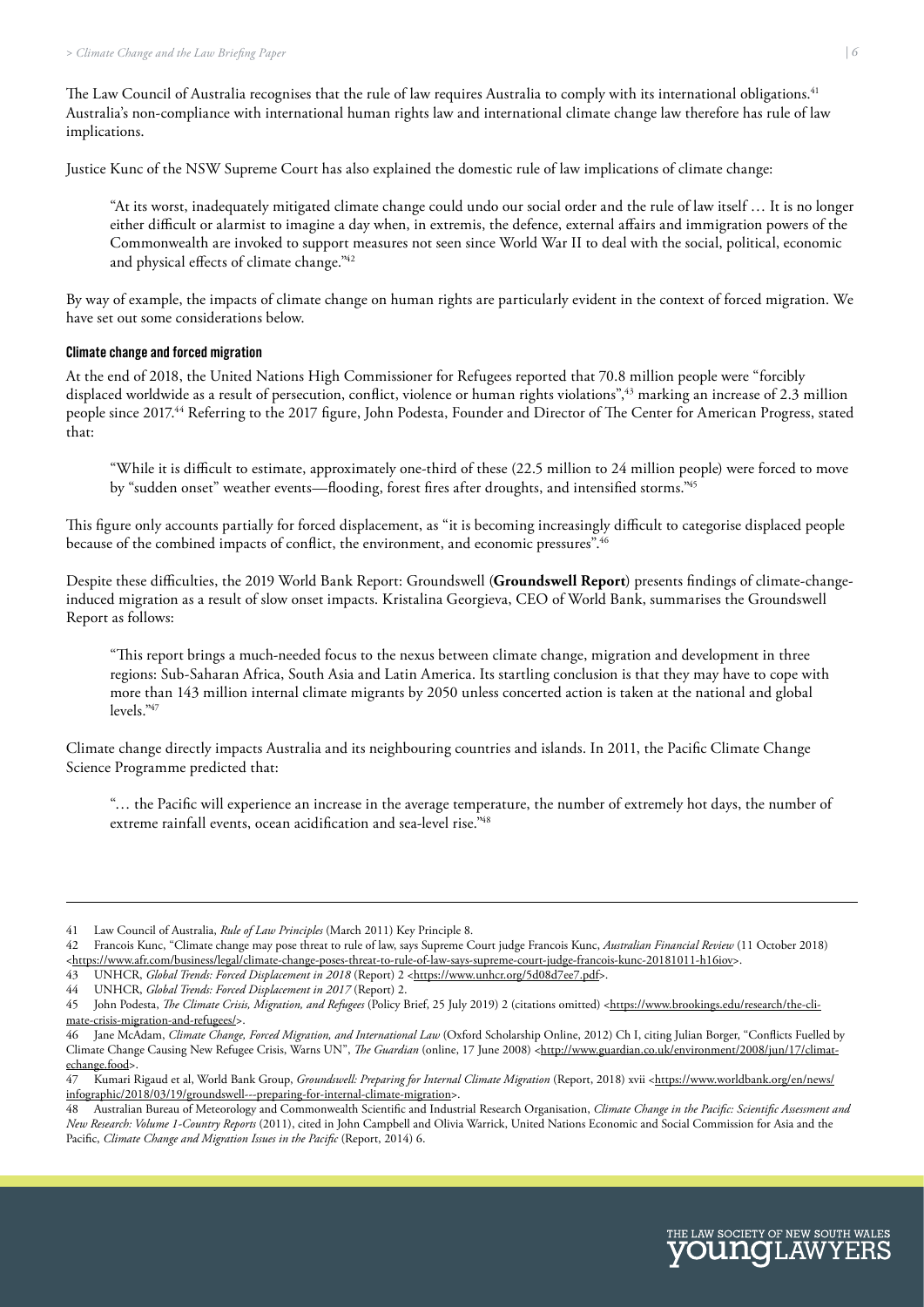<span id="page-6-0"></span>Sea-level rise, in particular, has severely impacted Pacific islands. Fiji and Nauru have established frameworks to adapt to climate change, fearing rising sea-levels.49Australia experienced this issue first-hand in 2009, when a person from the island of Kiribati sought refuge in Australia after rising sea-levels had threatened their village's drinking-well water, crops and papaya trees and, as a result, their livelihood.50 Both the Minister for Immigration and Refugee Review Tribunal refused the application for a Protection Visa.

The Tribunal found that the person did not meet the definition of a refugee under Section 65 of the *Migration Act 1958* (Cth) despite there being "no doubt that the circumstances the applicant, and others living in Kiribati, face are serious and deserving of significant Governmental consideration and attention".<sup>51</sup>

Australian islands are also impacted by climate change. The livelihoods of Torres Strait Island communities are being threatened by "…water shortages (due to El Niño), and severe coral bleaching on our Great Barrier Reef, which travels right up through the Torres Strait."52

Professor Kristen Lyons explains:

 "Some Torres Strait Islands are less than one metre above sea level and are already affected by climate change. Rising tides have delivered devastating effects for local communities, including flooding homes, land and cultural sites, with dire flooding in 2018 breaking a sea wall built to protect local communities."<sup>53</sup>

If action is not taken to address climate change, the conditions in countries currently experiencing its impact will worsen and many populations, including people living in the Pacific Islands and Australia's Torres Strait Islands, may be forcibly displaced from their homes.

### **3. Ethical obligations related to climate change**

#### **Intergenerational and interspecies equity**

Intergenerational equity

Intergenerational equity is the principle that the present generation has a duty to ensure that the health, diversity and productivity of the environment are maintained or enhanced for the benefit of future generations.54 Essentially, each generation needs to minimise any harmful effects on the environment so that it can ensure natural resources are available for the next generation in at least the same condition as they were received.<sup>55</sup> To achieve intergenerational equity the next generation needs to enjoy an equal quality of and access to the environment to that enjoyed by the current generation.<sup>56</sup>

#### Interspecies equity

Interspecies equity is the principle that the non-human (animals and plants) world must also be considered in this issue. It recognises that nature has its own intrinsic value and that adopting an eco-centric approach is fundamental if we are going to get our response to climate change right.<sup>57</sup>

The recent Colombian Supreme Court decision regarding deforestation in the Amazon encapsulates these two concepts. The Colombian Supreme Court found that deforestation in the Amazon posed an "imminent and serious threat" to present and future generations due to its deleterious effects on climate change.58 The Colombian Supreme Court considered both the human impact on the plaintiffs' and future generations' fundamental rights to life, water, clean air and a healthy environment as well as the fact



<sup>49</sup> Ministry of Economy, Republic of Fiji, *Planned Relocation Guidelines* (2018); Government of the Republic of Nauru, *Republic of Nauru Framework for Climate Change Adaptation and Disaster Risk Reduction* (2015).

<sup>50</sup> *0907346* [2009] RRTA 1168 (10 December 2009) [17].

<sup>51</sup> *0907346* [2009] RRTA 1168 (10 December 2009) [54].

<sup>52</sup> Torres Strait Island Regional Council, "Climate Change Adaptation" (Web Page, 2016) [<http://www.tsirc.qld.gov.au/changing-region/projects/cli](http://www.tsirc.qld.gov.au/changing-region/projects/climate-change-adaptation)[mate-change-adaptation](http://www.tsirc.qld.gov.au/changing-region/projects/climate-change-adaptation)>.

<sup>53</sup> Kirsten Lyons, "Torres Strait Islanders ask UN to hold Australia to account on 'human rights abuses'", *The Conversation* (27 May 2019) <[https://theconversa](https://theconversation.com/torres-strait-islanders-ask-un-to-hold-australia-to-account-on-climate-human-rights-abuses-117262)[tion.com/torres-strait-islanders-ask-un-to-hold-australia-to-account-on-climate-human-rights-abuses-117262>](https://theconversation.com/torres-strait-islanders-ask-un-to-hold-australia-to-account-on-climate-human-rights-abuses-117262).

<sup>54</sup> *Protection of the Environment Administration Act 1991* (NSW) s 6(2)(b).<br>55 Edith Brown Weiss, 'Climate Change, Intergenerational Equity, and Int

<sup>55</sup> Edith Brown Weiss, 'Climate Change, Intergenerational Equity, and International Law (2008) 9 *Vermont Journal of Environmental Law*, 616.

Ibid.

<sup>57</sup> Klaus Bosselmann, The Principle of Sustainability: Transforming Law and Governance (Ashgate, 2008) 100-101.

<sup>58</sup> Dejustica, "In historic ruling, Colombian Court protects youth suing the national government for failing to curb deforestation" (5 April 2018) <[https://www.](https://www.dejusticia.org/en/en-fallo-historico-corte-suprema-concede-tutela-de-cambio-climatico-y-generaciones-futuras/) [dejusticia.org/en/en-fallo-historico-corte-suprema-concede-tutela-de-cambio-climatico-y-generaciones-futuras/](https://www.dejusticia.org/en/en-fallo-historico-corte-suprema-concede-tutela-de-cambio-climatico-y-generaciones-futuras/)>.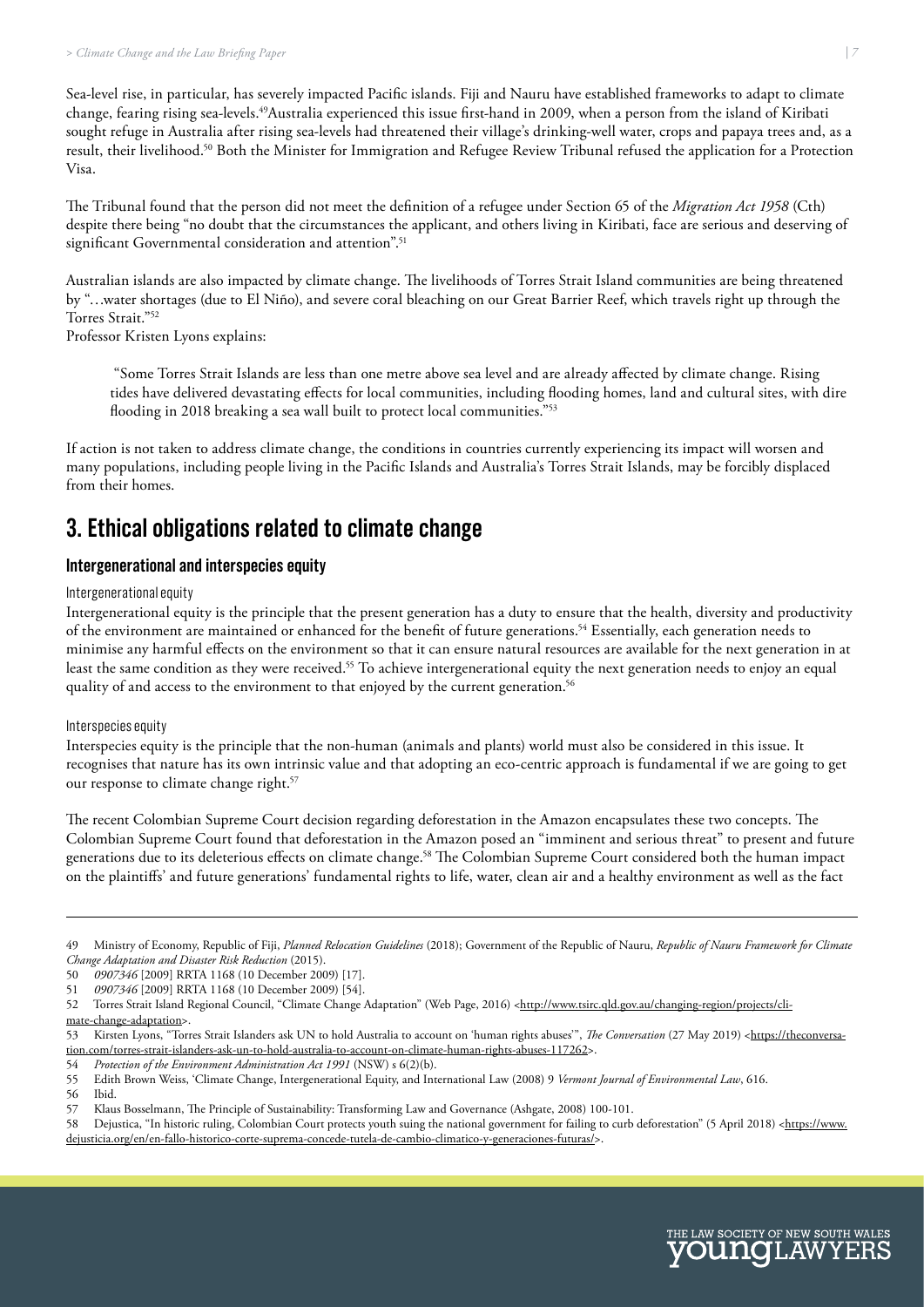<span id="page-7-0"></span>that the Amazon is an "entity subject of rights" and that the Colombian government has a duty to "protect, conserve, maintain and restore" the Amazon.59 The Colombian Supreme Court ordered the Colombian government to establish an "intergenerational pact for the life of the Colombian Amazon" with the goal of reaching zero deforestation.<sup>60</sup>

As suggested in the notion of interspecies equity, a sensible and full discussion on the ethics of sustainability must take into consideration the impacts of climate change on biodiversity with respect to animals and the food practices of humans with respect to the impact of the animal agriculture sector on climate change.

#### Impacts of Climate Change on Animal Biodiversity

A United Nations report from the Intergovernmental Science-Policy Platform on Biodiversity and Ecosystem Services and others have warned that climate change is likely to pose a fundamental threat to species distribution and abundance, and is a major driver of species endangerments and extinctions in the 21st century.<sup>61</sup> Approximately 1 million species of animal (and plant) are threatened with extinction as a result of climate change.<sup>62</sup> Due to their ecological, behavioural, physiological and genetic traits, some species are more susceptible to climate change impacts, especially where their natural habitats are at risk of large climatic changes.63 Extreme weather events caused by climate change — including severe droughts, heatwaves, floods and bushfire — are likely to adversely impact on animal (and plant) species.<sup>64</sup> By 2070, the scientific community has warned that the environment and ecosystem will be 'more ecologically different than it is the same'.<sup>65</sup>

Rising sea levels as a result of climate change have detrimental impacts on marine biodiversity.<sup>66</sup> By way of example, a small 50cm sea level rise of is likely to cause sea turtles to lose their nesting beaches whereby sea turtles – in particular turtles using over 30% of Caribbean beaches – would be affected during the nesting season.<sup>67</sup> Furthermore, rising sea levels are likely to damage shallow coastal areas used annually by several species to raise their young, such as the (already) endangered Mediterranean Monk Seals which require beaches to raise their pups, and whales and dolphins which require shallow, calm waters to raise their calves.<sup>68</sup>

The Arctic has been reported to be 'warming faster than any other region on Earth'.<sup>69</sup> Ice dependent Artic wildlife (including narwhals, polar bears, and walruses) are at increasing risk of being impacted by climate change due to the shrinking sea ice cover which is occurring at a faster pace than Artic wildlife can adapt to.<sup>70</sup> In particular, reports indicate that by 2100, polar bears may 'face starvation and reproductive failure'.<sup>71</sup>

Lastly, temperature increase in Australia – in an already hot and dry region – beyond 2 degree Celsius is likely to cause 'catastrophic destruction of the Great Barrier Reef.'72 This has correlative impact on the reef's unique Australian animal biodiversity, including coral life which is affected by warming of waters and pollution (caused by human activity) as evident in the presence of coral bleaching, especially in the southern reefs.73

65 Ibid.

70 Ibid.

[Ibid.](https://arcticwwf.org/work/climate/)



<sup>59</sup> Ibid.

<sup>60</sup> Ibid.

<sup>61</sup> United Nations, Intergovernmental Science-Policy Platform on Biodiversity and Ecosystem Services, *Global Assessment Report on Biodiversity and Ecosystem Services* (2019), as cited in United Nations, '*UN Report: Nature's Dangerous Decline 'Unprecedented'; Species Extinction Rates 'Accelerating*'' (Web Page, 6 May 2019) <[https://](https://www.un.org/sustainabledevelopment/blog/2019/05/nature-decline-unprecedented-report/) [www.un.org/sustainabledevelopment/blog/2019/05/nature-decline-unprecedented-report/](https://www.un.org/sustainabledevelopment/blog/2019/05/nature-decline-unprecedented-report/)>.; C Parmesan and G Yohe 'A Globally Coherent Fingerprint of Climate Change Impacts Across Natural Systems' (2003) 421(6918) *Nature* 37; E H Allison et al, "Vulnerability of National Economies to Potential Impacts of Climate Change on Fisheries" (2010) 10(2) *Fish and Fisheries* 173.

<sup>62</sup> United Nations, Intergovernmental Science-Policy Platform on Biodiversity and Ecosystem Services, *Global Assessment Report on Biodiversity and Ecosystem Services* (2019), as cited in United Nations, '*UN Report: Nature's Dangerous Decline 'Unprecedented'; Species Extinction Rates 'Accelerating*'' (Web Page, 6 May 2019) <[https://](https://www.un.org/sustainabledevelopment/blog/2019/05/nature-decline-unprecedented-report/) [www.un.org/sustainabledevelopment/blog/2019/05/nature-decline-unprecedented-report/](https://www.un.org/sustainabledevelopment/blog/2019/05/nature-decline-unprecedented-report/)>.

<sup>63</sup> International Union for Conservation of Nature, 'Species Susceptibility to Climate Change Impacts' (Web Page, 2008) <[https://www.iucn.org/sites/dev/files/](https://www.iucn.org/sites/dev/files/import/downloads/climate_change_and_species.pdf) [import/downloads/climate\\_change\\_and\\_species.pdf>](https://www.iucn.org/sites/dev/files/import/downloads/climate_change_and_species.pdf).

<sup>64</sup> Jeff Smith and NSW EDO Defending the Environment Advancing the Law, '*What Will Australia's Nature Look Like In 50 Years' Time?* (Web Page, 8 September 2014) [<https://www.edonsw.org.au/what\\_will\\_australia\\_s\\_nature\\_look\\_like\\_in\\_50\\_years\\_time](https://www.edonsw.org.au/what_will_australia_s_nature_look_like_in_50_years_time)>.<br>65\_\_Ibid.

Ibid.

<sup>67</sup> Climate & Weather, '*Climate Change - Effects on Animals, Birdlife and Plants'* (Web Page, 2019) <[https://www.climateandweather.net/global-warming/cli](https://www.climateandweather.net/global-warming/climate-change-and-animals.html)[mate-change-and-animals.html>](https://www.climateandweather.net/global-warming/climate-change-and-animals.html).

<sup>68</sup> Ibid.

<sup>69</sup> World Wide Fund for Nature, '*Arctic Climate Change'* (Web Page, 2019) [<https://arcticwwf.org/work/climate/>](https://arcticwwf.org/work/climate/).

<sup>72</sup> Michael Kirby AC CMG, 'Environmental and Planning Law in the Age of Human Rights and Climate Change' (2019) 36 *Environmental and Planning Law Journal* 181.

<sup>73</sup> Emma Kennedy, Alexandra Ordoñez and Guillermo Diaz-Pulido, 'Coral Bleaching in the Southern Inshore Great Barrier Reef: a Case Study from the Keppel Islands' (2017) 69(1) *Marine and Freshwater Research (Commonwealth Scientific and Industrial Research Organisation)* 191-197.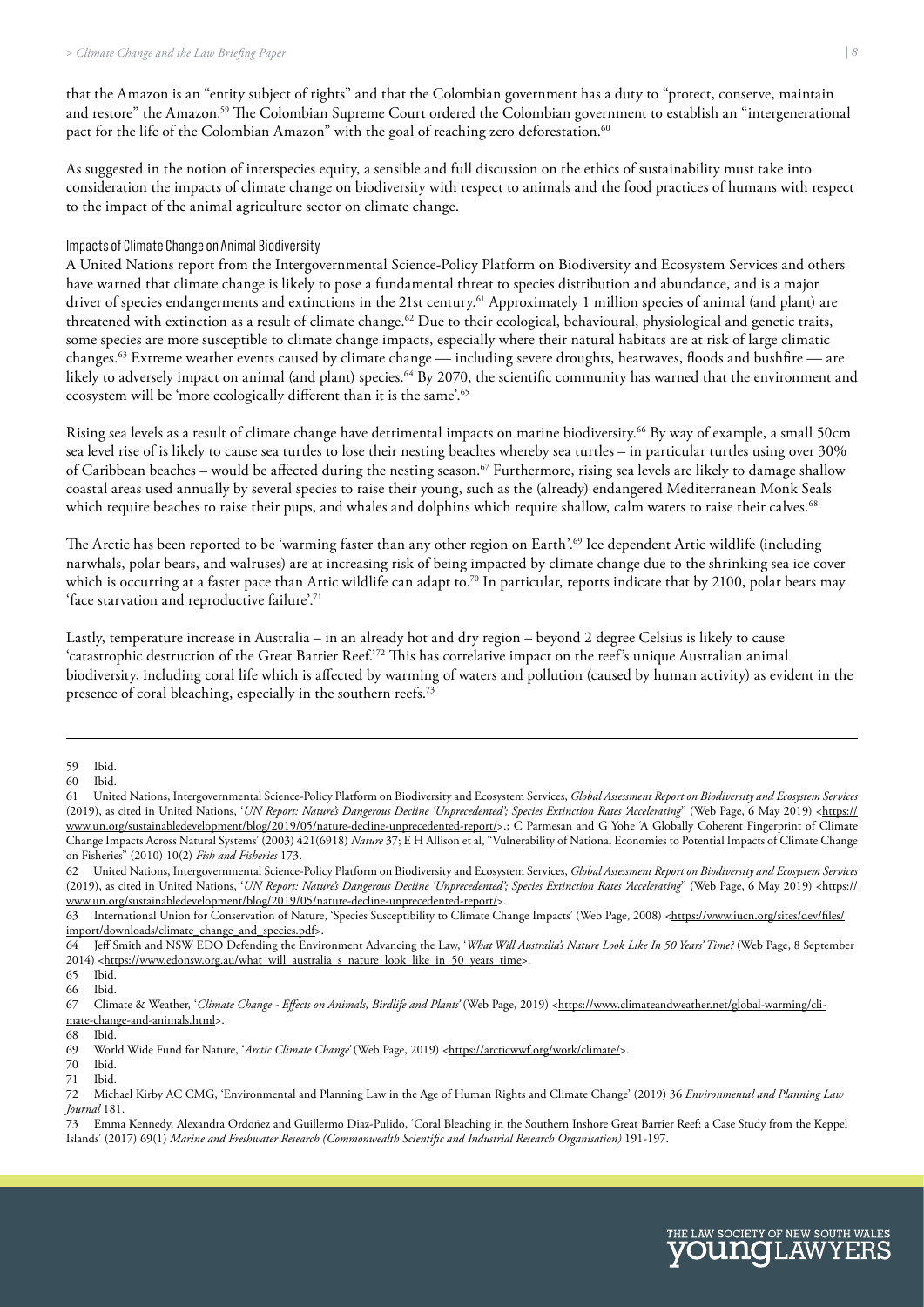#### <span id="page-8-0"></span>Impact of Animal Agriculture on Climate Change

One of the key contributors to climate change and area for action is animal agriculture.<sup>74</sup> Animal agriculture is a highly carbon intensive industry and recognised as being 'the second largest contributor to human-made greenhouse gas emissions after fossil fuels'.75

Animal agriculture is also a major cause of deforestation, water pollution, air pollution and biodiversity loss.<sup>76</sup> By way of example, the livestock sector is one of the major causes of global deforestation, and has recently been linked to 75 percent of the deforestation in the Amazon rainforest in Brazil.<sup>77</sup> Deforestation also causes loss of wildlife habit for animals living in the Amazon rainforest.78 Additionally, the global livestock sector's contribution to global water and air pollution has been reported to produce nine times more sewage than humans, and release 'pesticides, antibiotics, and heavy metals into water systems'.79

A 2019 report by the World Resources Institute and a report by the United Nations' Intergovernmental Panel on Climate Change recognise that plant-based diets provide "major opportunities" to address climate change and reduce carbon emissions, associated deforestation and waste by-products.80 Accordingly, the intermittent or permanent adoption of plant-based diets offer a sustainable and scientific-based pathway to implementing interspecies ethics to climate change action.

#### **Common but differentiated responsibility**

The principle of common but differentiated responsibility is enshrined in the United Nations Framework Convention on Climate Change (**UNFCCC**).81 The approach of common but differentiated responsibility acknowledges that while climate change is a global issue in that it has and will have impacts on all countries, the responsibility of individual countries to take steps to reduce emissions should be specific to a country's current and historical contribution to global emissions, and capacity to take steps to reduce emissions. Countries such as Australia that have the technological and financial resources to take steps to reduce emissions have a greater responsibility than countries who do not. As a logical extension of the polluter pays principle, a country should be accountable to take steps within their capabilities, proportionate to their contribution to global emissions. This approach also seeks to distribute responsibility equitably in ensuring no one state bears an unreasonably high cost in combating climate change, whether financially or socially.

Australia is a developed country with very high per capita emissions. In 2013, this equated to nearly twice the average per capita  $\rm CO_2$  emission rate of countries in the Organisation for Economic Co-operation and Development (**OECD**).<sup>82</sup> This has been attributed to Australia's reliance on fossil fuels, primarily coal, as a primary energy source. This is in addition to its substantial export of non-renewable energy resources.<sup>83</sup>

As a state with both a very high rate of contribution to global emissions and high capacity to reduce emissions, Australia has a moral, ethical and legal responsibility to take action. When viewed through the lens of consequentialism, the impacts of Australia's high rate of emission as a contribution to climate change is the responsibility of Australia to remedy by acting to reduce these emissions. Further, some of the greatest impacts of climate change are likely to be social and humanitarian impacts on developing countries, while the greatest per capita global emissions have historically and currently result from the actions of developed countries, including Australia.

77 Ibid.

78 Ibid.

Ibid.



<sup>74</sup> Rebecca Hersher and Allison Aubrey, *To Slow Global Warming, U.N. Warns Agriculture Must Change* (Web Page, 8 August 2019) <[https://www.npr.org/sections/](https://www.npr.org/sections/thesalt/2019/08/08/748416223/to-slow-global-warming-u-n-warns-agriculture-must-change) [thesalt/2019/08/08/748416223/to-slow-global-warming-u-n-warns-agriculture-must-change>](https://www.npr.org/sections/thesalt/2019/08/08/748416223/to-slow-global-warming-u-n-warns-agriculture-must-change).

<sup>75</sup> Climate Nexus, *Animal Agriculture's Impact on Climate Change* (Web Page, 2019) <[https://climatenexus.org/climate-issues/food/animal-agricultures-im](https://climatenexus.org/climate-issues/food/animal-agricultures-impact-on-climate-change/)[pact-on-climate-change/>](https://climatenexus.org/climate-issues/food/animal-agricultures-impact-on-climate-change/).

<sup>76</sup> Ibid.

<sup>80</sup> Intergovernmental Panel on Climate Change, *Climate Change and Land: An IPCC Special Report On Climate Change, Desertification, Land Degradation, Sus*tainable Land Management, Food Security, And Greenhouse Gas Fluxes In Terrestrial Ecosystems (IPCC Report, August 2019), available at <https://www.ipcc.ch/report/ srccl/>.; M Jalava, M Kummu, M Porkka, S Siebert and O Varis, 'Diet Change – a Solution to Reduce Water Use?' (2014) 9(7) *Environmental Research Letters* 1-14. Tim Searchinger et al, World Resources Institute, *Creating A Sustainable Food Future A Menu Of Solutions To Feed Nearly 10 Billion People By 2050* (Synthesis Re-port, December 2018), available at [<https://wrr-food.wri.org/sites/default/files/2019-07/creating-sustainable-food-future\\_2\\_5.pdf](https://wrr-food.wri.org/sites/default/files/2019-07/creating-sustainable-food-future_2_5.pdf)>.

<sup>81</sup> UNFCCC Article 3 Paragraph 1; Article 4 Paragraph 1.

<sup>82</sup> Keywood MD, Hibberd MF & Emmerson KM (2017). Australia state of the environment 2016: atmosphere, independent report to the Australian Government Minister for the Environment and Energy, Australian Government Department of the Environment and Energy, Canberra.

<sup>83</sup> Tom Swann, "High Carbon from a Land Down Under: Qualifying CO2 from Australia's fossil fuel mining and exports" (The Australia Institute, July 2019) <https://www.tai.org.au/content/new-analysis-australia-ranks-third-fossil-fuel-export>.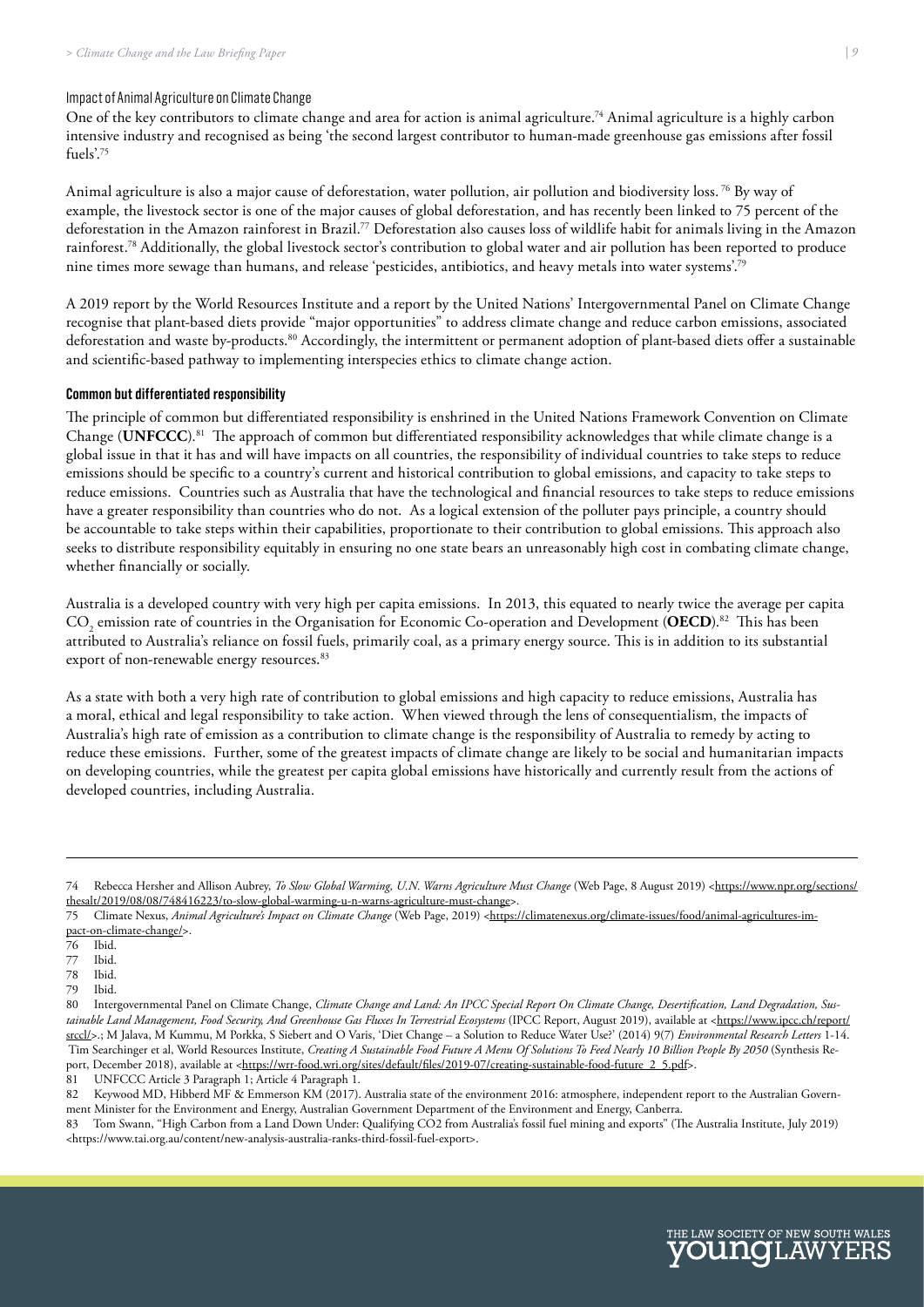# <span id="page-9-0"></span>**4. Climate change and the law**

#### **International legal framework for climate change**

- The UNFCCC came into force on 21 March 1994 with the intention of encouraging States to take actions to stabilise greenhouse gas concentrations. It has been ratified by 197 countries.
- The 1997 Kyoto Protocol of the parties to the UNFCCC commits developed country parties to binding emission reduction targets for 2008-2012, and subsequent accords make more detailed rules for implementation.<sup>84</sup>
- In December 2015, parties to the UNFCCC entered into the Paris Agreement to strengthen the global response to climate change. Under the Paris Agreement, signatory States agreed to keep global temperature rise to below two degrees Celsius above pre-industrial levels through state-specific targets. Australia committed to reducing its greenhouse gas emissions by 26-28% below 2005 levels by 2030. Despite this, Australia's greenhouse gas emissions have risen every year since signing the Paris Agreement.<sup>85</sup>
- The *Oslo Principles on Global Obligations to Reduce Climate Change* (**Oslo Principles**) also form part of the international framework for addressing climate change. The Oslo Principles were also adopted in 2015 by a group of 13 experts in international environment and human rights law. The Oslo Principles call on States and enterprises to take measures to ensure global average surface temperature increase never exceeds pre-industrial temperatures by more than 2 degrees Celsius. The Oslo Principles also set out obligations on States to refrain from starting activities which may cause excessive greenhouse gas emissions and on businesses to assess their vulnerability to climate change.

#### **Climate change and the law overseas**

Litigation seeking to address the causes or likely impacts of climate change is becoming increasingly commonplace.

Climate change litigation had been brought under a number of legal heads including tort claims alleging a breach of a duty of care, merits appeals and judicial review of decisions which may cause environmental harm, or as human rights or constitutional challenges. The scope of climate change legal challenges demonstrates the wide-reaching nature of the rights which climate change has the potential to impact and liabilities it is likely to create.

Below is a brief summary of significant climate change decisions in foreign domestic jurisdictions to date:

#### *Leghari* (Pakistan)

In Leghari v Federation of Pakistan,86 a farmer sued the Pakistani Government for failing to carry out the National Climate Change Policy 2012 and Framework for Implementation of Climate Change Policy. In 2015, the Lahore High Court held that the Pakistani Government's delay in implementing the policies breached fundamental human rights. The Court ordered that a climate change commission be created and that various government ministries nominate a climate change focal person.

#### *Juliana* (United States of America)

In 2015, Our Children's Trust filed a lawsuit for declaratory and injunctive relief against the United States Government for failing to adequately regulate carbon dioxide pollution causing climate change, asserting that this violated young people's constitutional rights to "life, liberty, property and public trust resources…" The United States Government has attempted to stay the proceedings on a number of occasions. The trial is yet to commence.

#### *Urgenda* (Netherlands)

The *Urgenda* litigation was brought by a Dutch Non-Governmental Organisation, alleging that the Dutch Government had breached a duty of care owed to its citizens to prevent the foreseeable harm of climate change by adequately reducing greenhouse gas emissions and breaching human rights under the *Dutch Constitution* and *European Convention on Human Rights* (**ECHR**). At first instance, the Hague District Court ordered the Dutch Government to reduce its greenhouse gas emissions by at least 25% relative to the 1990 emissions level.87 On Appeal, the District Court's finding that the State owed a duty of care under the ECHR was upheld.<sup>88</sup>



<sup>84</sup> UNFCC, *What is the Kyoto Protocol* <https://unfccc.int/kyoto\_protocol>.

<sup>85</sup> *Quarterly Update of Australia's National Greenhouse Gas Inventory: December 2018* (Commonwealth of Australia, 2019, [https://www.environment.gov.au/](https://www.environment.gov.au/system/files/resources/408fcc37-dcfd-4ab8-a4f9-facc6bd98ea6/files/nggi-quarterly-update-dec-2018.pdf) [system/files/resources/408fcc37-dcfd-4ab8-a4f9-facc6bd98ea6/files/nggi-quarterly-update-dec-2018.pdf.](https://www.environment.gov.au/system/files/resources/408fcc37-dcfd-4ab8-a4f9-facc6bd98ea6/files/nggi-quarterly-update-dec-2018.pdf)

<sup>86</sup> W.P. No. 25501/2015.

<sup>87</sup> *Urgenda Foundation v The State of the Netherlands*, *Rechtbank Den Haag* [District Court of The Hague, Chamber for Commercial Affairs] 24 June 2015.

<sup>88</sup> *The State of the Netherlands v Urgenda Foundation*, *The Hague Court of Appeal* (9 October 2018).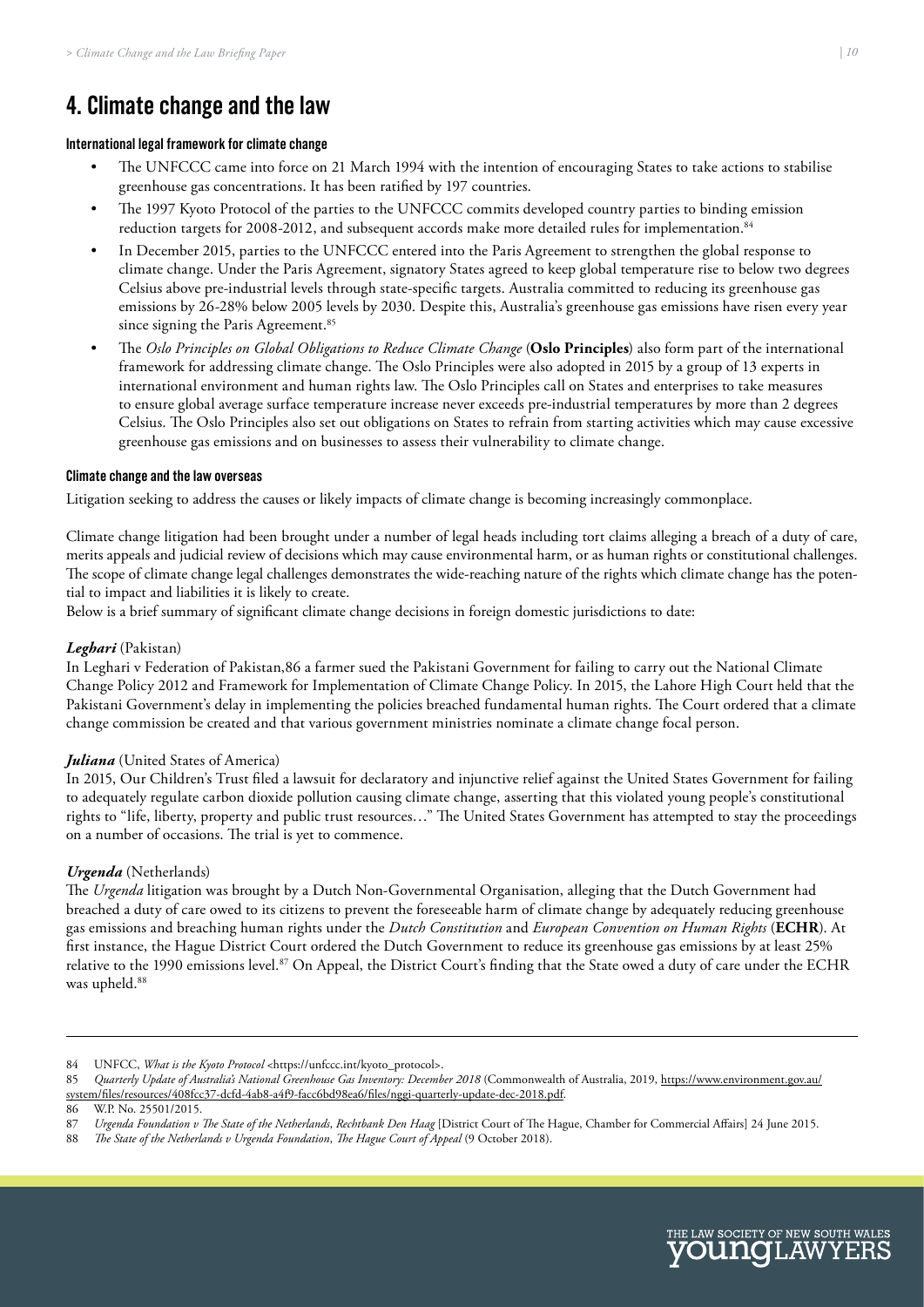#### <span id="page-10-0"></span>**Climate change and the law in Australia**

In Australia, there is no overarching piece of legislation dealing with climate change, including mitigation for all its potential impacts. Commonwealth legislation to deal with climate change largely centres around reduction, sequestration and disclosure of emissions:

- The Renewable Energy Target (RET) scheme prescribes a percentage of Australia's electricity to come from renewable sources, pursuant to the *Renewable Energy (Electricity) Act 2000* (Cth);<sup>89</sup>
- The Emissions Reduction Fund (**ERF**) (recently renamed as the Climate Solutions Fund (**CSF**)) funds measures for Australian businesses, farmers, land managers and Indigenous communities to take practical actions to reduce emissions using the project methodologies established under the *Carbon Credits (Carbon Farming Initiative) Act 2011* (Cth).90 The Safeguard Mechanism, established under Part 3H of the *National Greenhouse and Energy Reporting Act 2007* (Cth) (**NGER Act**), aims to ensure that emission reductions purchased by the Government under the ERF/CSF are not offset by increases in emissions in other areas of the economy.
- Imposing disclosure obligations regarding greenhouse gas emissions, energy production and energy consumption on certain large organisations and buildings pursuant to the NGER Act and *Building Energy Efficiency Disclosure Act 2010* (Cth);
- Establishing the Clean Energy Regulator, an independent statutory authority responsible for administering legislation to reduce carbon emissions, pursuant to the *Clean Energy Regulator Act 2011* (Cth);
- Establishing the Climate Change Authority to provide independent, expert advice on climate change policy, pursuant to the *Climate Change Authority Act 2011* (Cth).
- Establishing the Australian Renewable Energy Agency, a statutory authority mandated under the *Australian Renewable Energy Agency Act 2012* (Cth) to accelerate the shift to affordable and reliable renewable energy.
- Establishing the Clean Energy Finance Corporation, a statutory authority mandated under the *Clean Energy Finance Corporation Act 2012* (Cth) to invest in the clean energy sector.

In NSW there is likewise no overarching legislation dealing with climate change. NSW legislation and mechanisms to deal with climate change include;

- The *State Environmental Planning Policy (Mining, Petroleum Production and Extractive Industries) 2007* (**Mining SEPP**) requires a consent authority for development for the purposes of mining, petroleum production or extractive industry to consider greenhouse gas emissions; and
- The *Coastal Management Act 2016* (NSW) and *State Environmental Planning Policy (Coastal Management) 2018* (NSW) deal with management of coastal environments. This legislation and planning policy impose obligations on Councils to formulate management plans for coastal environments (which are modelled to be vulnerable to climate change related weather events), restricting development in areas vulnerable to climate change related weather events, and protecting areas which provide carbon sinks (such as mangroves).
- Ecologically sustainable development (which captures intergenerational equity, as addressed above) is entrenched in a range of NSW Acts and Regulations including, with specific applicability to environmental management and development, as an object in s 1.3 of the *Environmental Planning and Assessment Act 1979*.

#### **Climate change litigation in Australia**

Australia has a significant body of climate change litigation,<sup>91</sup> having one of the highest rates of climate change litigation in the world second only to the United States.<sup>92</sup> Below is a brief, and by no means exhaustive, summary of significant climate change decisions in New South Wales to date:

*• Gray v Minister for Planning* (2006) 152 LGERA 258; [2006] NSWLEC 720: *Gray* sought judicial review of a decision to place an environmental assessment for a coal mine on exhibition, on the basis that the environmental assessment did not consider scope 3 greenhouse gas emissions and therefore the consent authority had failed to consider the principles of ecologically sustainable development (**ESD**). The Court held that the principles of ESD required downstream emissions to be taken into account.<sup>93</sup>



<sup>89</sup> Department of Environment and Energy, Commonwealth of Australia, *The Renewable Energy Target (RET) scheme* < https://www.environment.gov.au/climate-change/government/renewable-energy-target-scheme>

<sup>90</sup> Department of Environment and Energy, Commonwealth of Australia, *About the Climate Solutions Fund - Emissions Reduction Fund* < https://www.environment.gov.au/climate-change/government/emissions-reduction-fund/about>

<sup>91</sup> See, for instance, *Bulga Milbrodale Progress Association Inc v Minister for Planning and Infrastructure* (2013) 194 LGERA 347; *Warkworth Mining Ltd v Bulga Milbrodale Progress Association Inc* (2014) 86 NSWLR 527; [2014] NSWCA 105; *Walker v Minister for Planning* (2007) 157 LGERA 124; [2007] NSWLEC 741; *Wollar Progress Association Incorporated v Wilpinjong Coal Pty Ltd* [2018] NSWLEC 92.

<sup>92</sup> United Nations Environment, "The Status of Climate Change Litigation: A global review" (May 2017) 12.

<sup>93</sup> *Gray v Minister for Planning* (2006) 152 LGERA 258; [2006] NSWLEC 720 [122], [125] and [131].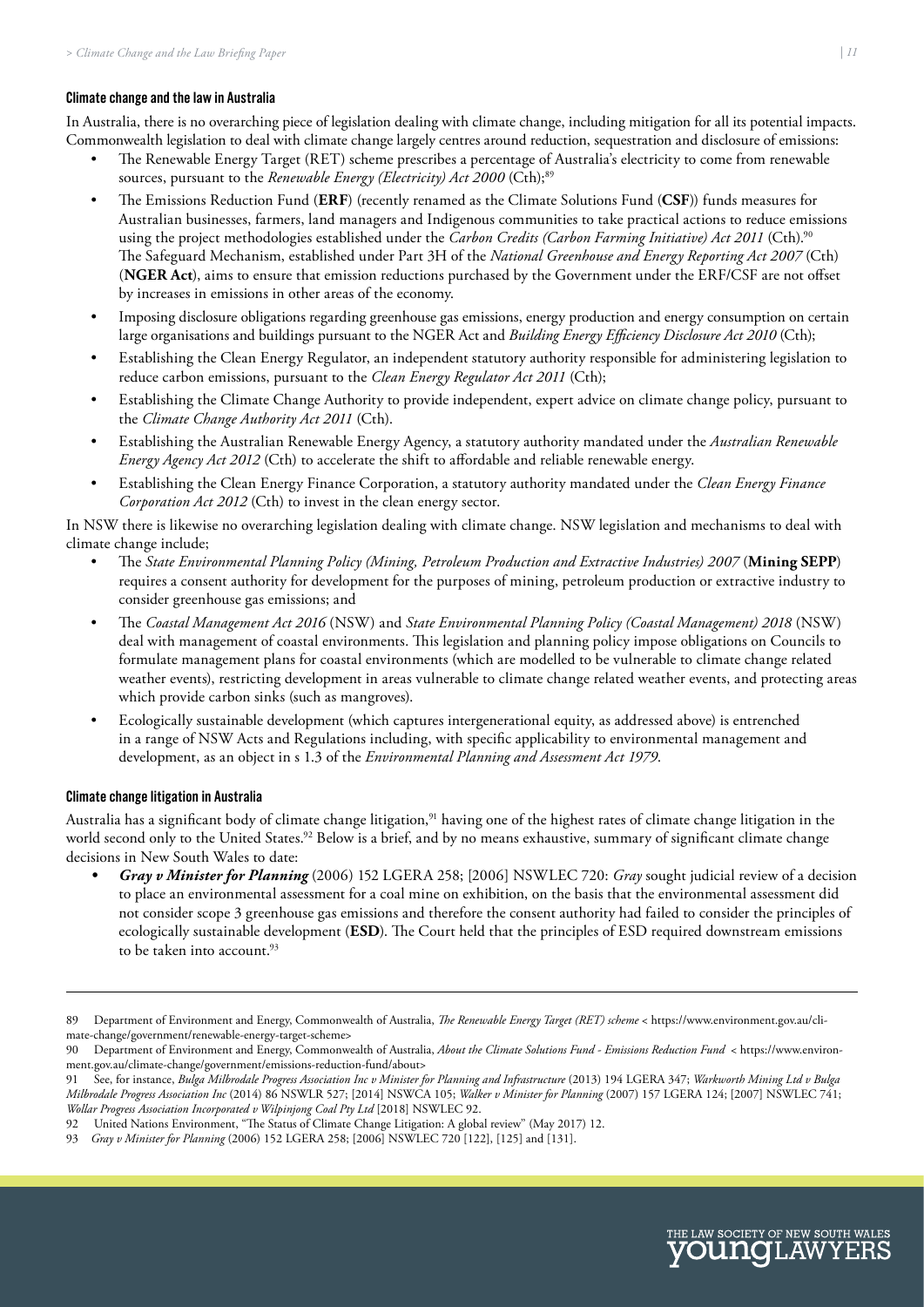- *• Minister for Planning v Walker* (2008) 161 LGERA 423; [2008] NSWCA 224: concerned an appeal of a Land and Environment Court decision to refuse development consent for a retirement village on the basis that the Minister had failed to take into account the public interest and principles of ESD by failing to consider climate change flood risk. Although the Minister was successful on appeal, the Court of Appeal found that climate change flood risk should have been considered by the Minister in assessing the precautionary principle<sup>94</sup> and that [61]-[62] and that principles of ESD were likely to be considered as a prima facie element of the public interest.<sup>95</sup>
- *• Wollar Progress Association Incorporated v Wilpinjong Coal Pty Ltd* [2018] NSWLEC 92: *Wollar* involved judicial review of a decision to grant development consent to continue and extend an open cut coal mine on the basis that the consent authority failed to consider clause 14(2) of the Mining SEPP. Clause 14(2) required consent authorities to consider greenhouse gas emissions (including downstream emission) in determining development applications. The Applicant submitted that the consent authority should have regard to state or national policies such as the *NSW Climate Change Policy Framework*. The Court held these documents were not "policies" within the meaning of cl 14(2) and therefore did not have to be considered.96
- **Gloucester Resources Limited v Minister for Planning** [2019] NSWLEC 7: the Rocky Hill decision<sup>97</sup> was a merits appeal challenging a decision of the Minister for Planning to refuse development consent for a coal mine in the Hunter Valley in New South Wales. The Land and Environment Court upheld the Minister's refusal on a several bases, including, significantly, because of the potential climate change impacts of the mine. The decision was significant because it held that all greenhouse gas emissions contribute to climate change and that "downstream" or indirect emissions from developments must be considered by consent authorities. On 8 May 2019, the mining company announced that it would not be appealing the decision.
- *Australian Coal Alliance Incorporated v Wyong Coal Pty Ltd* [2019] NSWLEC 31: was a judicial review challenge to the validity of a development consent for a coal mine. One of the bases for the challenge was an alleged failure by the consent authority to consider downstream emissions under cl 14(2) of the Mining SEPP. The Court found that although the consent authority had not specifically named the relevant clause of the Mining SEPP, the substance of the clause had been considered. ACA also alleged that the consent authority had deferred consideration of the downstream emissions to the point of creation of these emissions. The Court rejected this argument, finding that the consent authority had considered downstream emissions to be more appropriately dealt with at the location they were emitted.98

### **Climate Change and Business Regulation**

Noel Hutley SC and Sebastian Hartford-Davis' memorandum of opinion, "Climate Change and Director's Duties", established the changing risk disclosure and management requirements for directors in 2016.99 Their 2019 updated memorandum reinforced earlier findings and exemplified the "profound and accelerating shift in the way that Australian regulators, firms and the public perceive climate risk."100 Since 2016, recommendations made by the Taskforce on Climate-related Financial Disclosures have been endorsed by the Reserve Bank of Australia and the Australian Prudential Regulation Authority, and supported by the Australian Securities and Investment Commission.<sup>101</sup> Moreover, the Australian Accounting Standards Board and the Auditing and Assurance Standards Board established that climate-related risks should be considered for financial statement accounting estimates.102 These changes have gained "acute interest" from investors and, in the opinion of Hutley SC and Hartford-Davis, "…these matters elevate the standard of care that will be expected of a reasonable director."103 Climate-related physical, transitional, and litigation risks now "represent foreseeable risks of harm to Australian businesses",104 and regulatory changes represent a "rapidly developing benchmark" for directors' conduct.<sup>105</sup>

- 97 *Gloucester Resources Limited v Minister for Planning* [2019] NSWLEC 7.
- 98 Australian Coal Alliance Incorporated v Wyong Coal Pty Ltd [2019] NSWLEC 31 [91]-[95].<br>99 Noel Hutley SC and Schotting Hartford Davis, Climate Change and Divertor Dutie (Mamora

105 Ibid 3.



<sup>94</sup> *Minister for Planning v Walker* (2008) 161 LGERA 423; [2008] NSWLEC 224 [60]-[62].

Ibid [56].

<sup>96</sup> *Wollar Progress Association Incorporated v Wilpinjong Coal Pty Ltd [2018] NSWLEC 92* [146].

<sup>99</sup> Noel Hutley SC and Sebastian Hartford-Davis, *Climate Change and Directors Duties* (Memorandum of Opinion, Centre for Policy Development and the Future Business Council, 7 October 2016) [37] – [38].

<sup>100</sup> Noel Hutley SC and Sebastian Hartford-Davis, *Climate Change and Directors Duties* (Supplementary Memorandum of Opinion, Centre for Policy Development and the Future Business Council, 26 March 2019) 2.

<sup>101</sup> Ibid 4.

<sup>102</sup> Ibid.

<sup>103</sup> Hutley SC and Hartford-Davis (n 24) [34]; Hutley SC and Hartford-Davis (n 25) 2.

<sup>104</sup> Hutley SC and Hartford-Davis (n 25) 2.